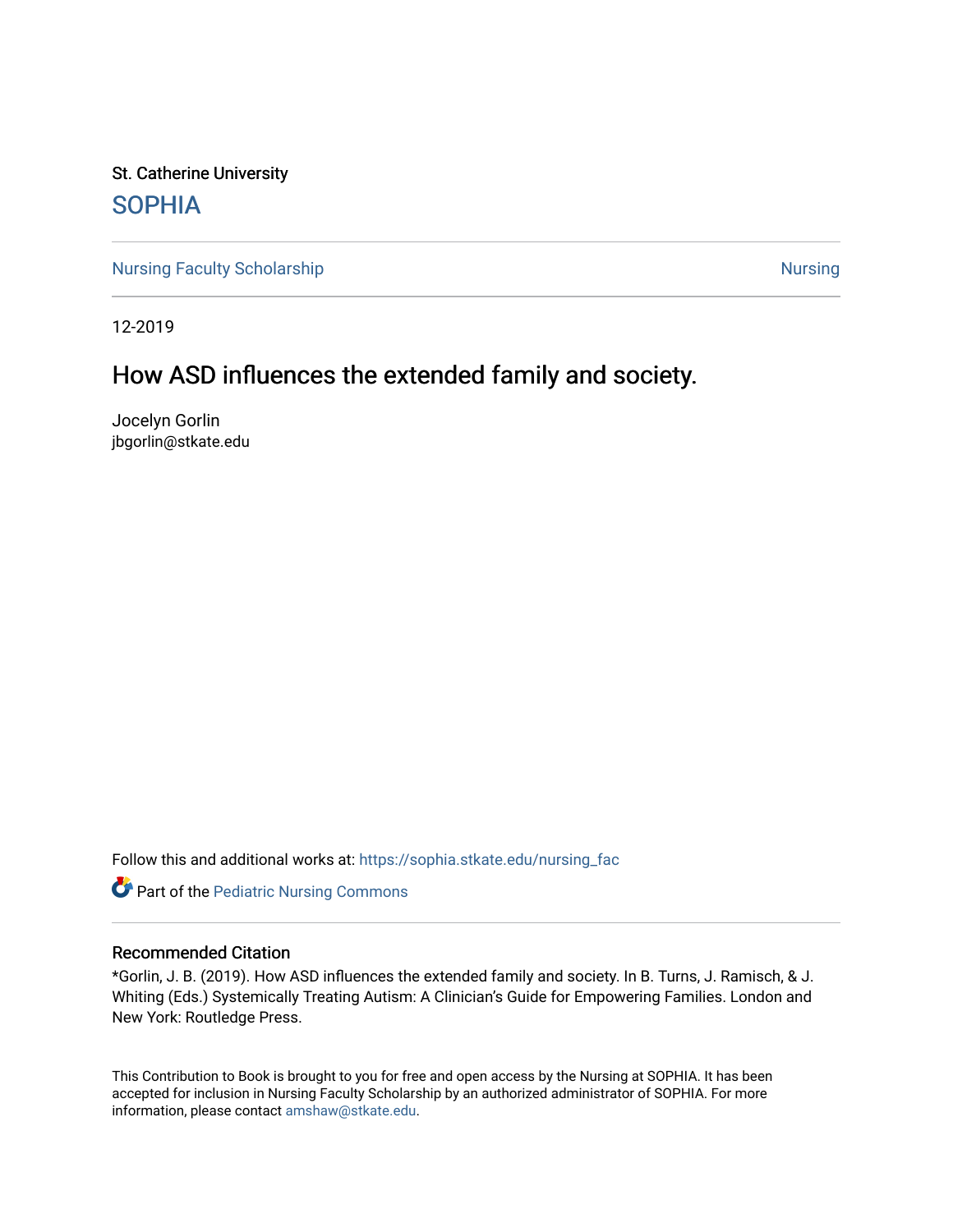## **Systemically Treating Autism: A Guide for Empowering Families** Routledge: Brie Turns, Julie Ramisch, and Jason Whiting

### **Chapter 6: How ASD Influences the Extended Family and Society Jocelyn Bessette Gorlin PhD, MSN, CPNP**

Because families are nestled within the context of the extended families and society, when a child has ASD it affects much more than the nuclear family. This chapter reviews research that illuminates the effect of ASD on those who extend outside the immediate family and how this in turn influences the family. Specific questions include: 1. How do extended family members impact the family of the child with autism; and 2. How does the public including school personnel affect the family of the child with autism?

**Theoretical Framework of Autism Family Research:** Much of the research on the families of children with autism and related disorders is founded on an ecological and quality of life (OOL) theoretical framework.

The ecological model was first described by Hook and Paolucci (1970) in relation to families, while Bronfenbrenner (1979) described the ecological model in relation to individuals. Development is compared to a Russian doll: the individual is nested within the family and society in a reciprocal relationship in which the individual and family are not only affected by the environment, but also affect the environment in a feedback loop (Bronfenbrenner, 1979).

The QOL theoretical framework is strength-based focusing on satisfaction of a person's life. QOL consists of four domains that work in a synchronistic manner to comprise individual QOL: health and functioning, psychological/spiritual, social/economic, and family (Ferrans, 1996). Because cure is usually not the aim of care, QOL has been described as *the* goal of health care for children with chronic illness (Payot & Barrington, 2011) such as autism.

Family Quality of Life (FQOL) theory is derived from both an ecological and QOL base. It recognizes that the family is altered by the child with autism, extended family, and the public, but the family also experiences new strengths that are reincorporated into the family system. The family becomes

1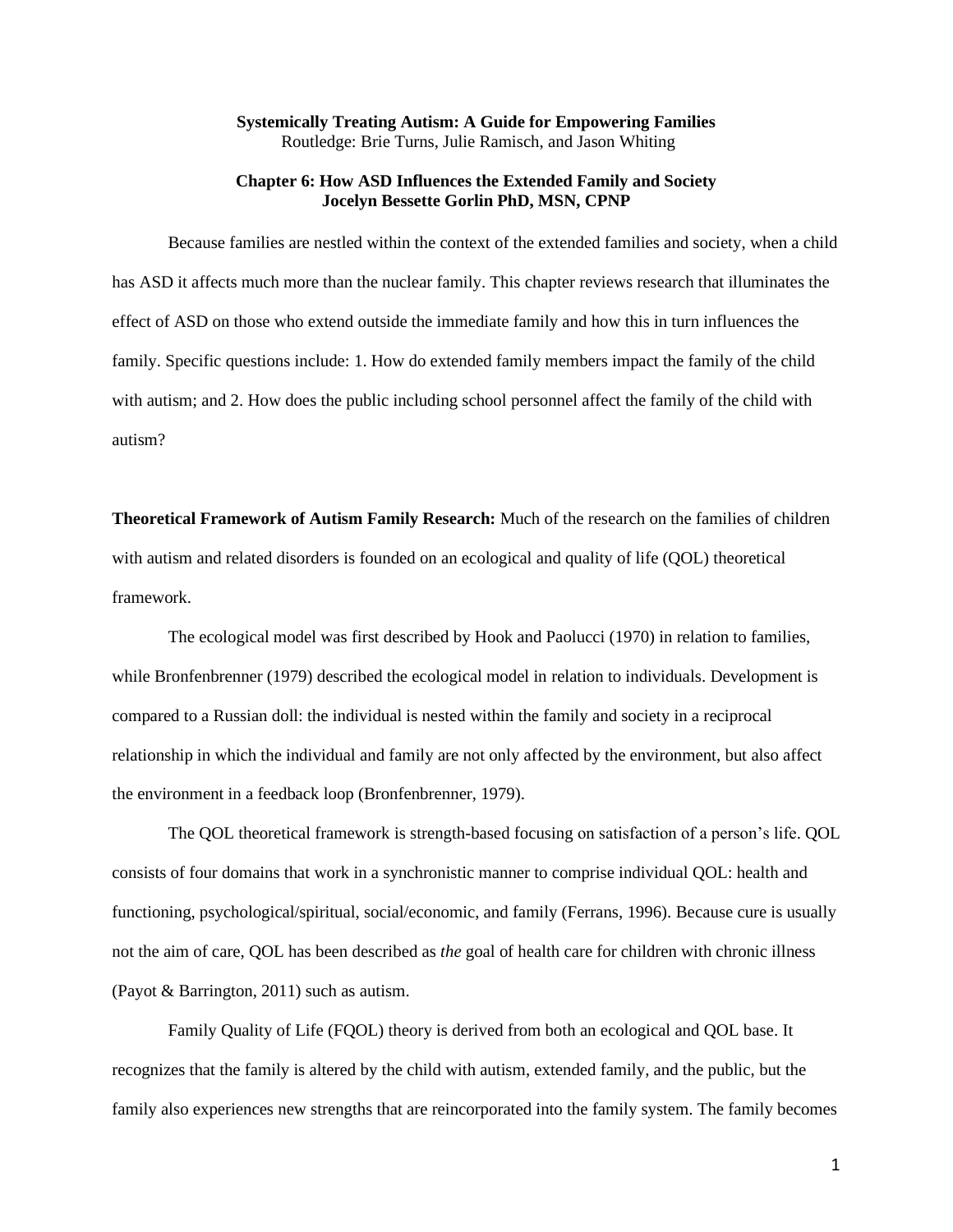part of a reciprocal, ecological relationship with the child with the disability (Zuna, Summers, Turnbull, Hu, & Xu, 2010). FQOL methodologies are comprised predominantly of quantitative questionnaires. They assess parameters such as financial wellbeing, family relationships and support from others (including extended family and friends), and disability related services, among other parameters.

#### **Extended family members of a child with ASD: A review of the Literature**

Few studies directly assesse the experience of extended family members who have a relative with ASD. Literature reviews on families of children with autism found that in both quantitative and qualitative studies, those outside the nuclear family such as such as grandparents or aunts/uncles or friends were rarely included in the research studies (Gorlin, 2015).

For example, of the 12 studies reviewed that assessed FQOL in families of children with autism and other disabilities, usually the mother was the only study participant. Though more than half of the studies did include an extended family member such as grandparents, aunt or "other," there were usually one to two extended family members in each study, comprising a small fraction of the total sample (Davis & Gavidia-Payne, 2009; Gardiner & Iarocci, 2015).

Of 16 qualitative studies on the family lived experience of raising a child with autism, there was no representation from extended family members such as grandparents or aunts/uncles included in these the studies. Again, the mother was usually the primary study participant (Bultas & Pohlman, 2014; Lutz, Patterson, & Klein,2012). Some fathers did participate in the studies, but usually represented a small fraction of the study participants (Hoogsteen & Woodgate, 2013; Schaaf, Toth-Cohen, Johnson, Outten, & Benevides, 2011).

Overall, from these studies there is some information that can be gleamed. First, from the FQOL literature, it appears that severity and autism- related behaviors correlates with FQOL. Specifically, the more severe the disability, the lower the families rated their overall wellbeing (Gardiner & Iacocca, 2015; Pozo, Sarriá, & Brioso, 2013). Also autism-related behavior inversely correlated with FQOL, e.g., when autism related behaviors escalated, FQOL overall decreased (Davis & Gavidia-Payne, 2009).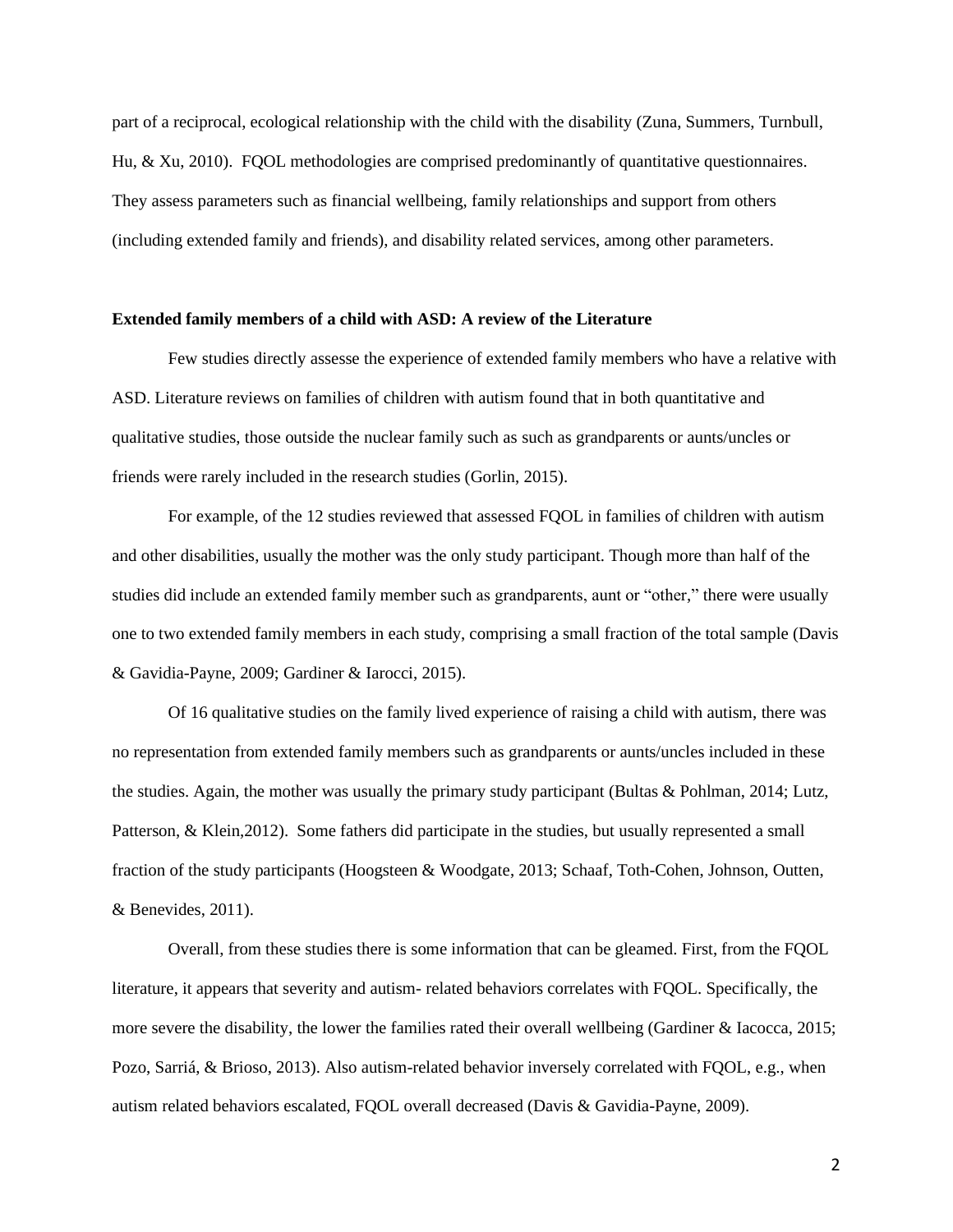Second, there seems to be a dichotomy between internal and external resources. Amongst the families of children with autism and other disabilities, there is a high level of satisfaction reported about relationships within immediate family (Brown, et al. 2010; Rilotta, Kirby, Shearer & Nettlebeck, 2012). There was, however, the least satisfaction reported about support from people outside the nuclear family including extended family and friends. In fact, this dichotomy was found to be true across several countries (Brown et al., 2010; Gardiner and Iarocci, 2012)

Other studies have also revealed extended family who do not seem to fully understand the situation faced by the families raising a child with autism. Bilgin and Kucuk (2010), for example, found that extended family sometimes helped the immediate family financially, but not emotionally. Bultus and Pohlman (2014) and Safe and colleagues (2012) described that parents felt marginalized from extended family members, who did not appear to fully understand autism. Davis and Gavidia-Payne (2009), on the other hand, noted that the support from extended family members was reported to be more important than the support from friends.

#### **The Public and the child with ASD: A review of the Literature**

Again, though there is little information that directly assesses those outside the nuclear family of a child with autism about their experience with autism, there is some information to be gleamed about the public's experience.

The public generally holds a stereotype that disabilities are physical, such as a person in a wheelchair. Autism, however, is often invisible, not readily apparent until the child manifests atypical behavior. The invisible nature of autism has been shown to be a factor causing stress for mothers (Bristol, 1984) because the public is more likely to accept poor behavior from a child that is visibly disabled versus one that is invisible.

Farrugia (2009), interviewed 16 parents, mostly mothers, of children and young adults with autism. He described diagnosis as a positive event because it provided a medical explanation of the condition. However, due to the normal physical appearance of the child with autism, parents often felt a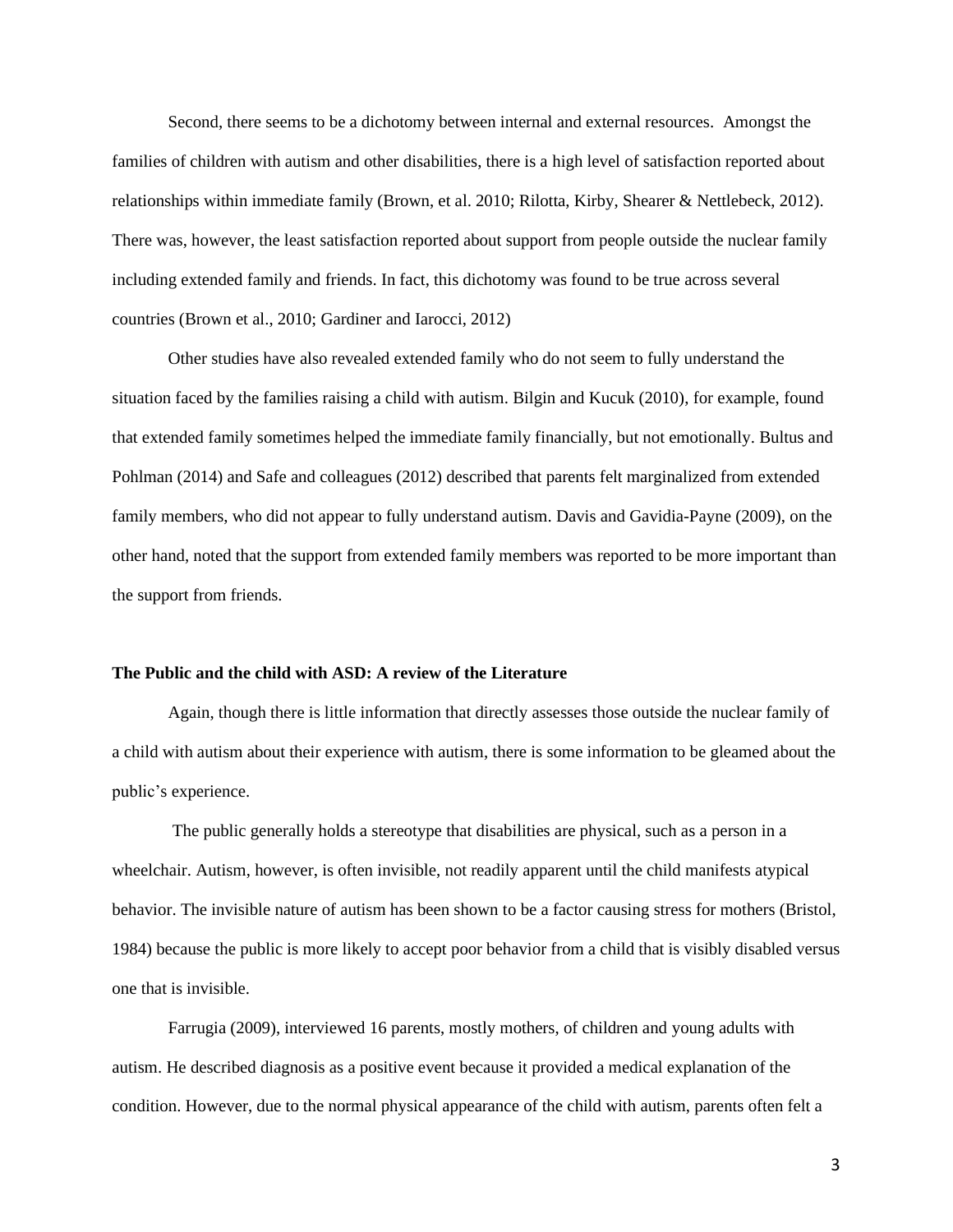need to inform others outside the home that their child had a disability. This involved constantly teaching others so they could avoid stigmatization.

Hoogsteen and Woodgate (2013) also focused on the concept of invisibility of autism. They interviewed predominantly mothers in an effort to understand families of children with autism in rural Canada. They found that one of the main challenges that families faced was the need to educate the public that their child had autism because the disability is not visible. In this way they were able to help the child and themselves feel less marginalized.

Stigma or humiliation was described directly in reference to the child's behavior. This took the form of judgment by others specifically related to the child's frequent atypical behaviors (Lutz et al., 2012; Safe, Joosten, & Molineux, 2012). The result was feeling like a "bad parent" because the child did not behave as expected.

Lutz and colleagues (2012) interviewed 16 mothers of children and adults with autism, severity not defined. They identified social challenges including feelings of stigma and isolation due to their children's behavior. Again, parents noted the perception that they were not in control or were "bad parents" because of their child's behavior; there was often a desire to remove the child and themselves from the situation, which led to further isolation.

Safe and colleagues (2012) interviewed seven mothers of school-age children to assess the mother's role in caring for the child with autism. The respondents echoed the theme of the community's disapproval of the behavior exhibited by the child with autism. Mothers described the embarrassment of being judged by others because they could not "control their child," referring to the child's inappropriate behavior. Usually they would return home after these encounters stressed and depressed.

Isolation was an issue faced by many families as they raised a child with autism. Several families discussed the difficulty of leaving the home because of the child's behaviors or fears. Bultas and Pohlman (2014) discussed feelings of isolation from extended friends and family who did not understand their situation. Other studies noted isolation from friends and the public who did not understand the child's behaviors (Phelps, Hodgson, McCammon, & Lamson, 2009; Luong, Yoder, & Canham, 2009) and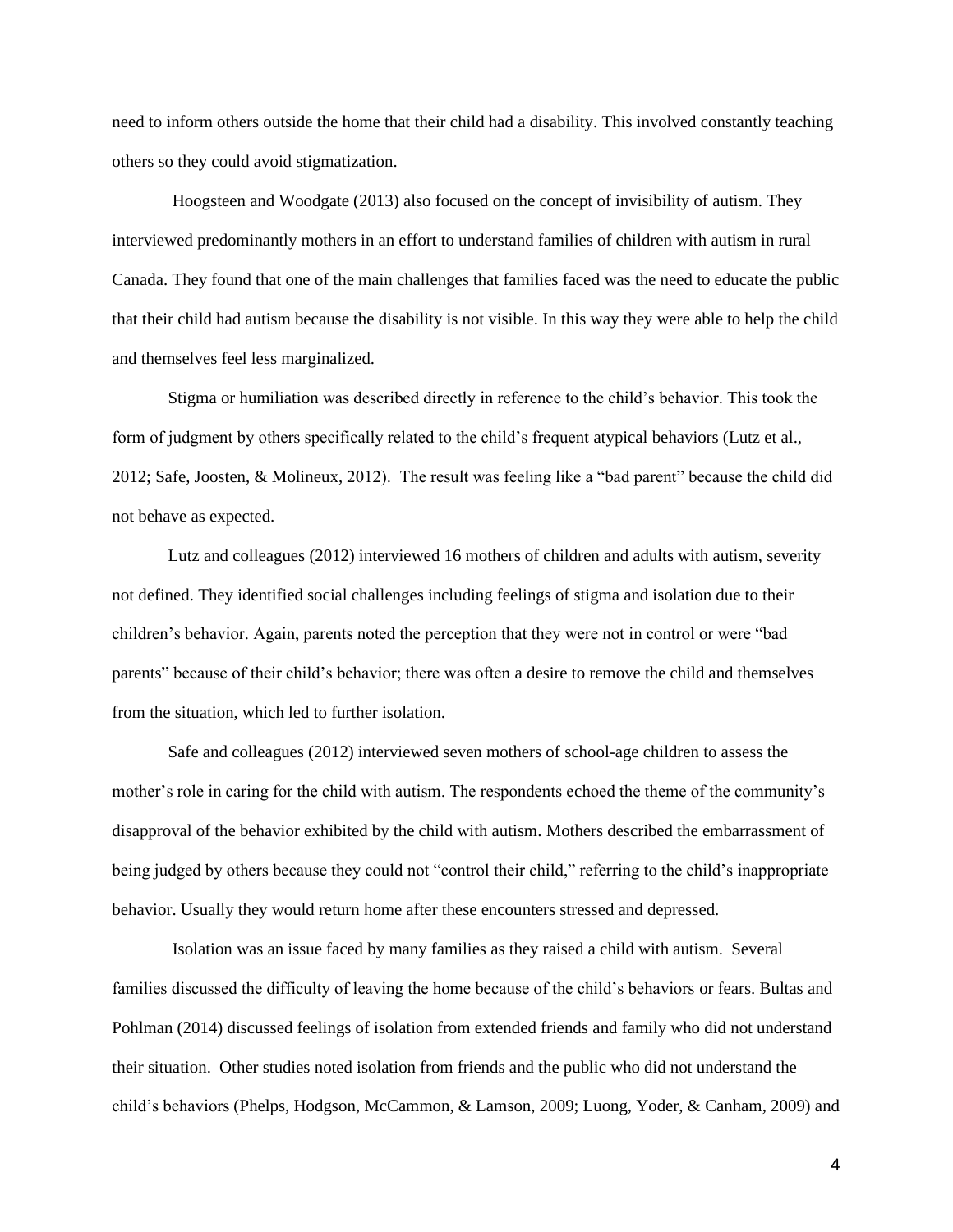some described avoiding situations outside the home that were uncomfortable for the child and family (Larson, 2010; Schaaf et al., 2011).

## **A Recent Study**

A recent study was conducted to assess the family lived experience of raising a child with severe autism (Bessette Gorlin, 2016). The aim was to broaden the field to include those that were considered to be family whether related by blood or living in the same home.

Almost half of the mothers (5/11) identified members outside the immediate family and home such as grandparents, an aunt, or a friend as part of their **"**family.**"** Twenty two family members from 11 families of children with severe autism were interviewed.

The results were surprising even to the researcher: hybrid families developed over time that included nuclear family, extended and friends that were not all blood related and did not live under the same roof. This blurred the boundaries between nuclear and extended family and provided a unique lens into the experience of extended family members living with autism.

**Extended family and ASD.** The extended family was often instrumental in helping the families of children with severe autism which occurred not only in the one-parent families, but in two-parent households as well. Usually grandparents, specifically grandmothers, were identified as the individual from the extended family that they depended upon, but aunts were also identified as well. The elder's role in raising children seemed to be not only a physical, but an emotional, support.

Parents discussed that extended family often helped with cooking, cleaning, and especially with caring for the child so that the parents could run errands, which were difficult to do when the child with autism accompanied them. Extended family members also took care of the child for short periods of time, so the parent could participate in exercise or take a mental health break. Some grandparents described recognizing that they needed to support the parents with a strong relationship so the parents in turn could have the strength to care for the child with autism.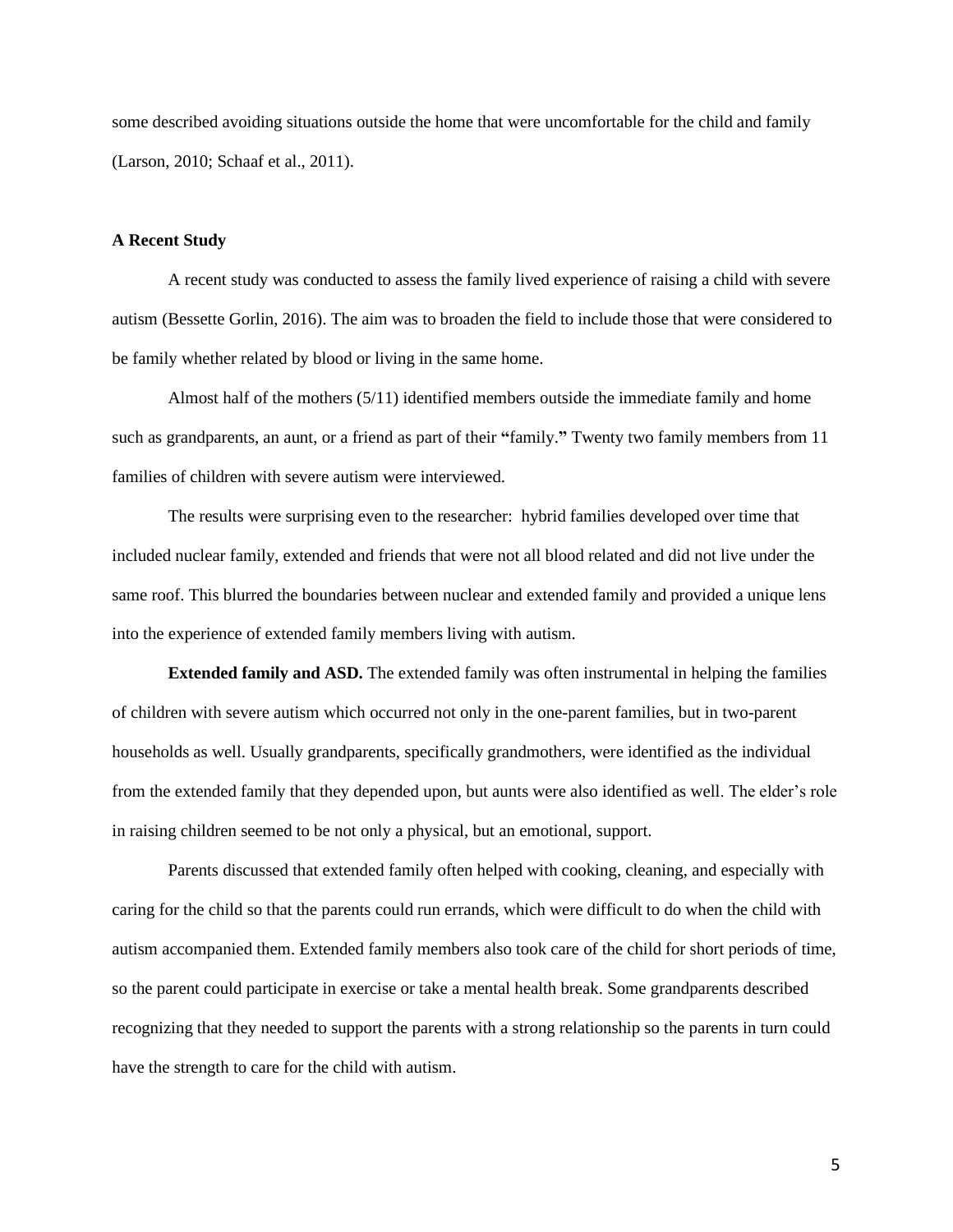Some grandparents took on the responsibility of planning for the future of the child with autism.

One grandfather, for example, helped to organize and plan for the child's future care and finances when they (the grandparents) would no longer be living. One grandmother shared her fear of who would care for the child if the mother were not able, a concern shared by several parents and grandparents:

I'm sorry, (crying) but I'm just – and I'm scared to death because we don't have anybody in our family that can step up and say, 'If anything should happen to [mom], this is what we'll do.'

Several extended family members were adamant that the care that they provided for the child with autism was qualitatively different than the care that could be provided by someone outside the family. For example, an aunt in this study described that her role was to teach the child to love and this was a skill only she possessed as an aunt. She said: "They [the children with autism] learn to love and soften and love to receive, but you don't know how to tell somebody else how to do it." This perception of having a unique role in caring for the child was also evident in a comment by a grandmother who said:

I won't say I get 100% response, but for the most part I can do it. We'll be sitting here, and if he's eating lunch or something, I'll sing to [the child] him a little bit. I always try to talk to him because I just think that it's got to be important for him to hear me, and I do believe that that's one of the things I am. I am Grandma!

Part of the extended relative's unique role seemed to be based on the fact that the relative was

older and wiser than most. Several of the grandmothers and aunt mentioned that being older they now had a greater understanding of others and accepted people as they are. This included accepting the child with autism wholly, a refreshing concept that was appreciated by the parents. As one grandmother remarked in describing her relationship to her grandson:

So her [the mom's] goals for him and frustration, I share them, but I have learned in the frustration. He's my darling. There's no shame in my game. I always say I only got one little egg and it's cracked. My one little egg and it's cracked. I love it!

Extended family members and friends worked tirelessly along with the nuclear family instituting positive behavior therapy to try to teach the child acceptable forms of social interaction such as shaking hands or hugging when appropriate. For example, one grandmother wept as she explained that her grandson with autism, who was now 13, had not yet significantly communicated with her daughter. She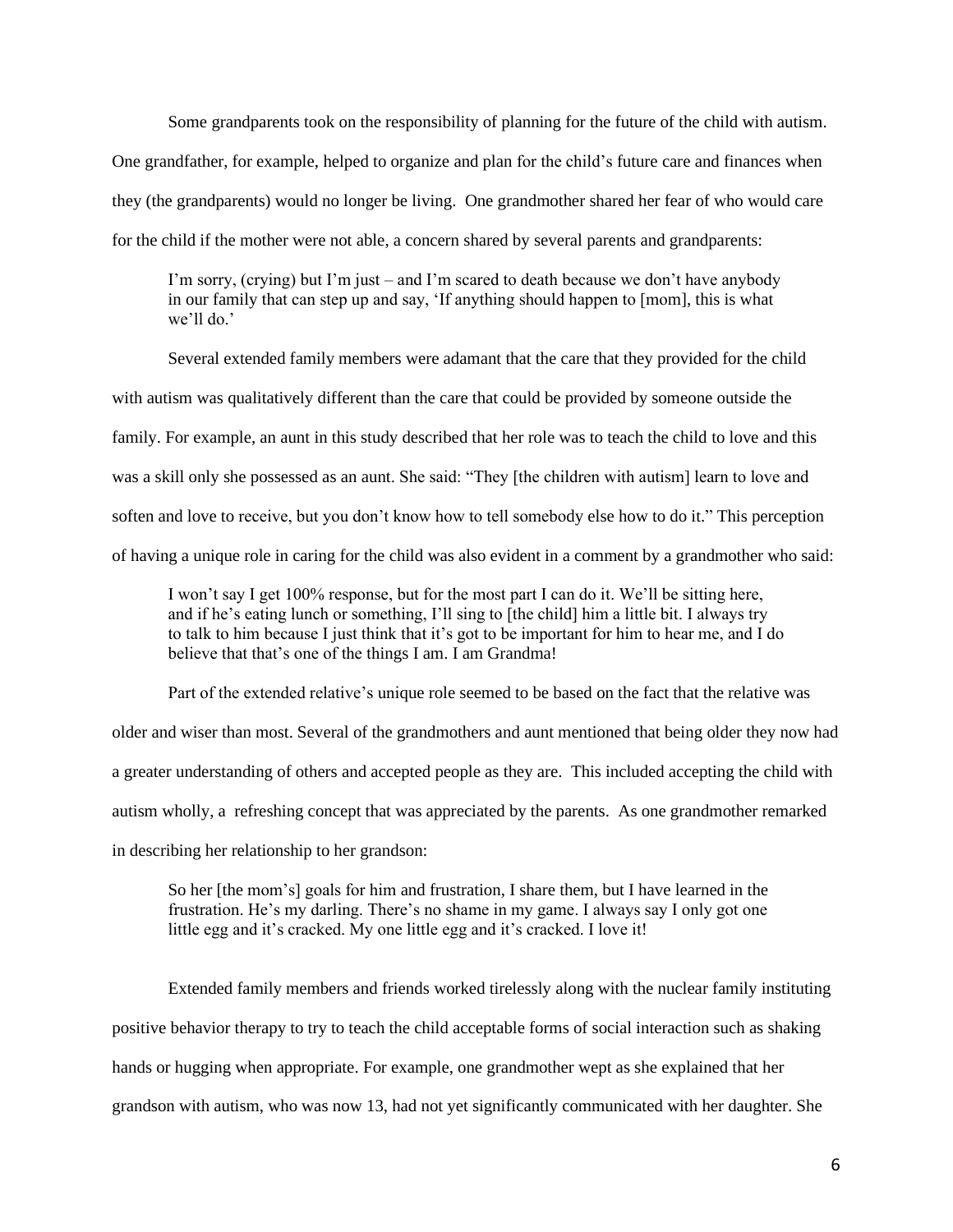said: "No, he doesn't say 'Mom.' It breaks my heart. If he would only say 'Mom,' I would be so happy for [her daughter], but he doesn't"

Some families embraced friends as family. One mother formed a national "underground phone network" to help other mothers raising a child with autism. She also welcomed some friends who helped with her child with autism as "sisters. This mother said, "There's not a blood tie, but there's something that's just as strong, if not stronger, here."

In one family, a friend actually lived with the mother to help raise her child. She provided direct care to the child and also provided psychological support and respite time for the mother. One mother discussed that she considers her church friends to be her family who helped care for her child with autism, in part because no extended family lived close by.

The friendships seemed stronger if the friends were also raising a child with autism. There was an ease with these particular families because they did not need to explain if their child had "bad behavior." A grandmother described how precious these friendships were to her son and daughter in law. She said:

[Mom] and [dad] are terrific, as far as building up a social network for him. They have friends over. With those types of families the parents have to come. One parent has to be there as well, but they have kind of a support group for their families. It's wonderful because I think friends are so important and those families don't have time to establish friendships, so they don't get that support from the non-autism families. It just takes too much time.

**The public and ASD.** There was a general consensus among the families studied that there are public stereotypes or widely held beliefs about autism and the families experienced a stigma or humiliation associated with autism-related behaviors.

Many families found that there is a stereotype that autism is a mild condition. This was probably due to the fact that a form of autism, previously called Asperger's syndrome, is well known to the public. The stereotype of autism as a mild condition has been perpetuated in popular movies such as *The Rain Man* or *Temple Grandin.* In these movies, the protagonists have high functioning autism and are extremely intelligent. A mother verbalized this sentiment. She said: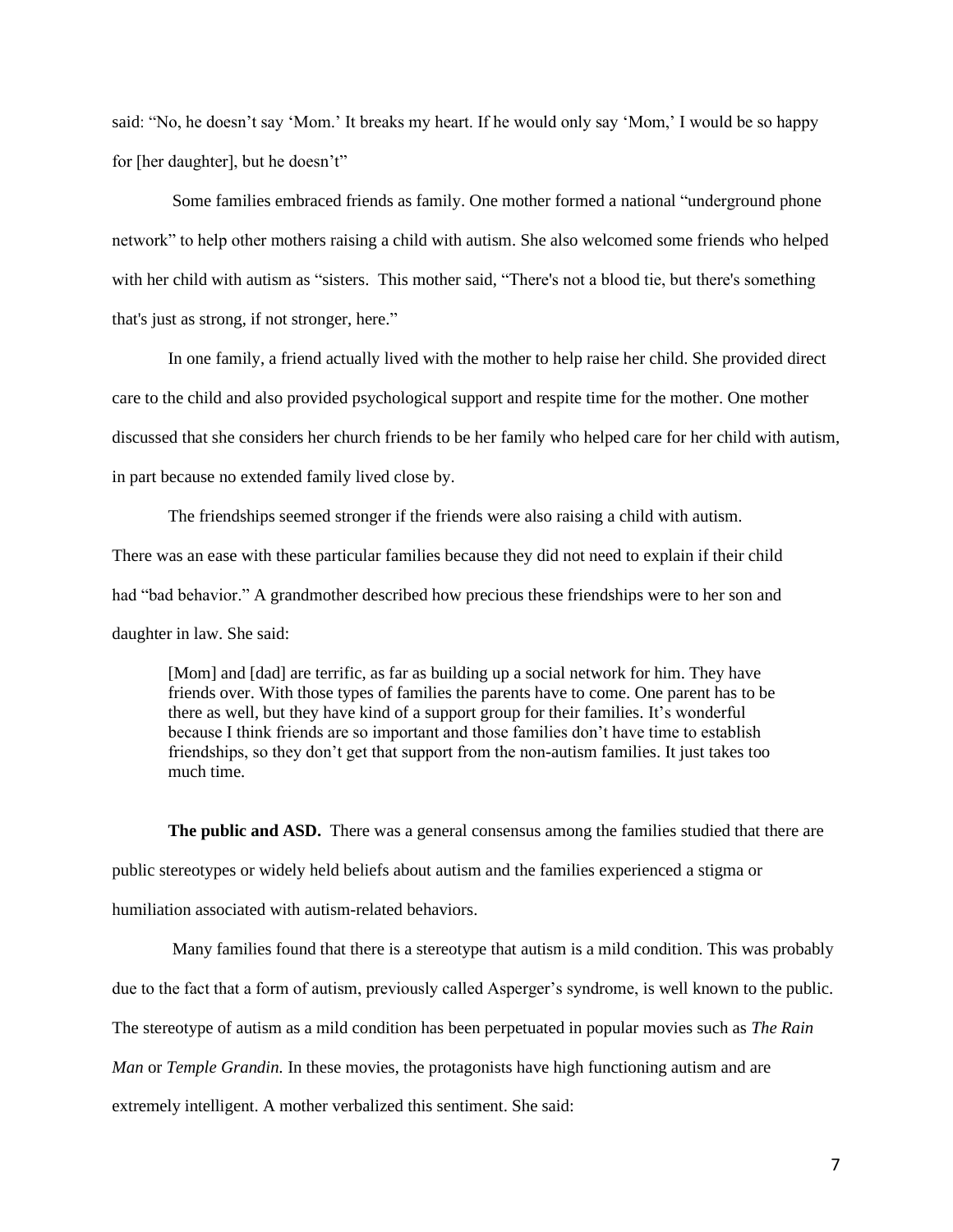TV has created this unrealistic, weird expectation of kids that are autistic… I'm like, 'He has autism; he's not magic.' ... I get this question all the time: 'What's his special thing?' And I'm like,' What do you mean?' Because they saw *Rain Man,* and they think everybody's a savant…Or they saw *Touch* …and that was worse, because that kid was like super, super low-function on some things, but then was so smart and mystical on all these other things. I'm like, 'He's a 7-year-old. All he does is bug me for popsicles and cookies.'

Similar to previous research cited, families noted that there is a stereotype or widely held belief

by the public, that disabilities are physical or visible, and therefore autism is simply misunderstood

because of its invisible nature.

Families discussed that the public cannot understand that their child's behavior could be related to a severe disability and so the child's behaviors such as tantrums, "meltdowns" or tantrums, crying, etc., are interpreted as lack of parental control and "bad parenting." Because of this, the families experienced a sense of stigma or humiliation. One family member discussed her frustration in this regard. She said:

The frustrating thing about autism is that it's invisible, so I've heard more than once, 'Well, he doesn't look like he's disabled.' Would you like me to show you his certificate of disability? Or what can I do to prove it to you?

This family also noted the difference in public opinion when the same child appeared in a

department store in a wheelchair. The mother sometimes used a wheelchair to help contain him when they

shopped and found, "People seem to be nicer to him when he's in a wheelchair, because it's like the

wheelchair carries the connotation of disability".

Several families echoed the concern that they felt stigmatized and ostracized by others because of their child's autism-associated behaviors. One father made the analogy between a person with a heart attack and a person with autism to illustrate the issue. He said:

So if someone's having a heart attack, people aren't ignorant about it, [they think] there's a heart attack happening, what can I do to help out?... They're not ignorant of the fact that this person's in distress, but ignorance about the spectrum disorder thing is a serious issue. That's what we deal with a lot, is that ignorance, because if [the child with autism is] struggling, since they're ignorant of it, all they do, or at least the rude ones, is treat it like you've got an unruly kid that you're not trying to manage.

Because of the invisible nature of autism, families needed to continuously explain that the child

had autism. The families described the constant effort to educate others about autism that added to the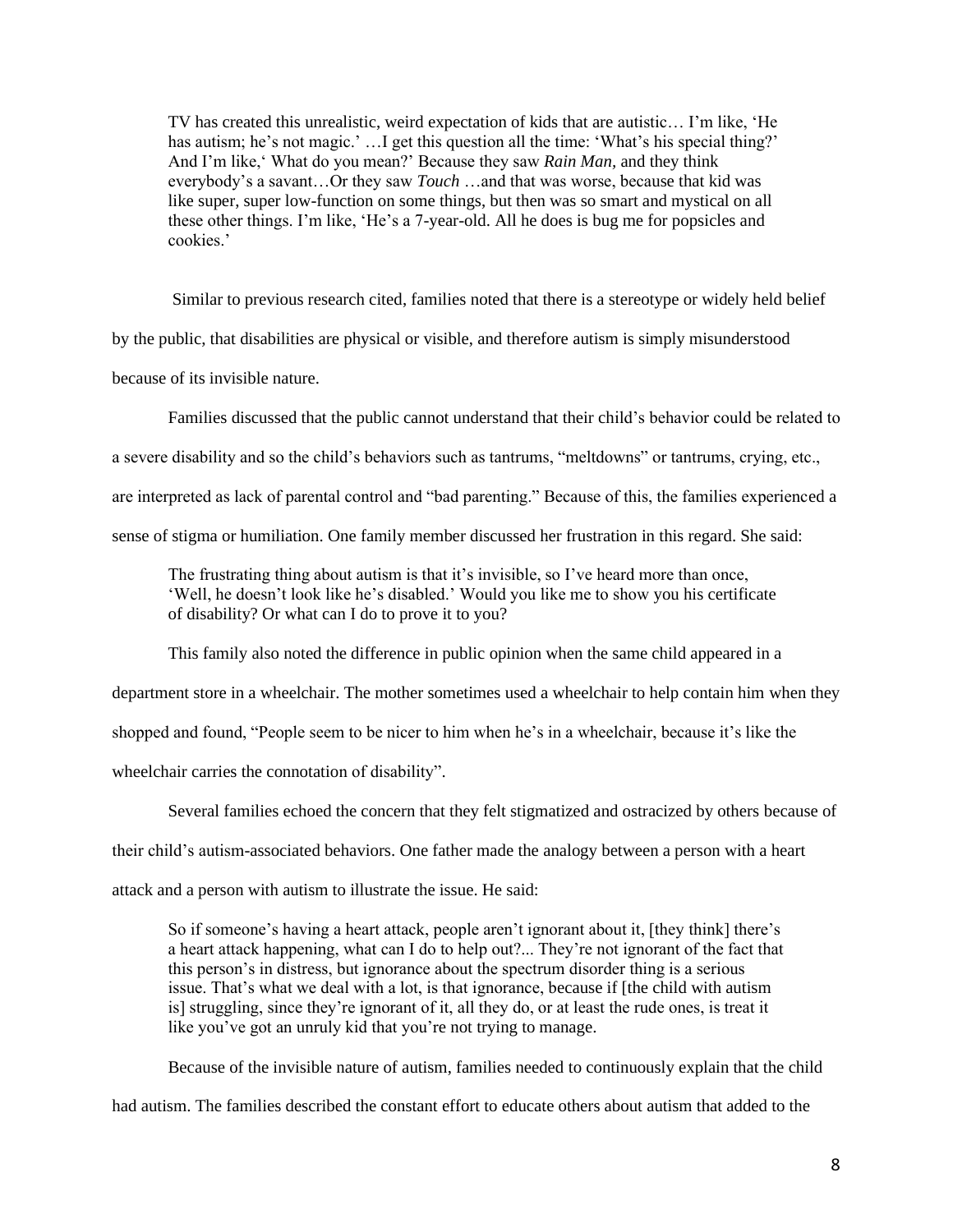fatigue and stigma they already were experiencing. A few parents stated that they felt uncomfortable "making excuses for their child" and pointing out the child's shortcomings which they didn't want their child to hear. This is a comment from a family member describing her frustration in generally needing to educate the public about the child's severe autism:

I guess the thing that really stings …when people, like cashiers, would try to talk to him, and you have to explain, 'He doesn't talk. He doesn't actually know what you're saying; he doesn't really have any concept of language,' and it feels like it's become your duty to give everyone a crash course in autism, and that's exhausting. It's really not easy to have to – it's like he gets re-diagnosed every time, because you have to explain. Sometimes you end up telling the statistics, and 'Yes, he'll have this for his whole life.'

Many families discussed the challenges of having a child who sometimes manifested aggression to people in public. This resulted in the family being ever watchful of the child and fearful that he or she might hurt someone in public. Several families cited examples of the child hurting others in stores or people at school. Sometimes there were minor offenses, such as, a very young boy who liked to touch the sequins on the seat of women's jeans, but sometimes it was more severe including psychical assault like rendering a black eye to a teacher. The result was that the families often avoided going into public places with the child.

This resulted in family isolation. Families recounted the numerous times they encountered sneers and stares from others who assumed that the child's behavior was a reflection of bad parenting practices. Many recalled being publicly rebuked by department store staff because their child was having a meltdown. The following exemplifies one of the many encounters with the public that were discussed. Here the mother describes her interaction in a department store with her daughter with severe autism. Note that they call the young girl "him" and "that." The mother shared:

[They say] "What the hell is wrong with [the child]?" Things like that, or, "Get it under control; get *him* out of here! Why do you bring *that* in public?".… The loud speaker [is turned on at the store and they say] "What's going on?" and "Maybe if you can't get this under control you should leave!" We have left. Sometimes we haven't when you have a whole cart of groceries, and you're like okay, I know what's happened in the past, I just need to leave now.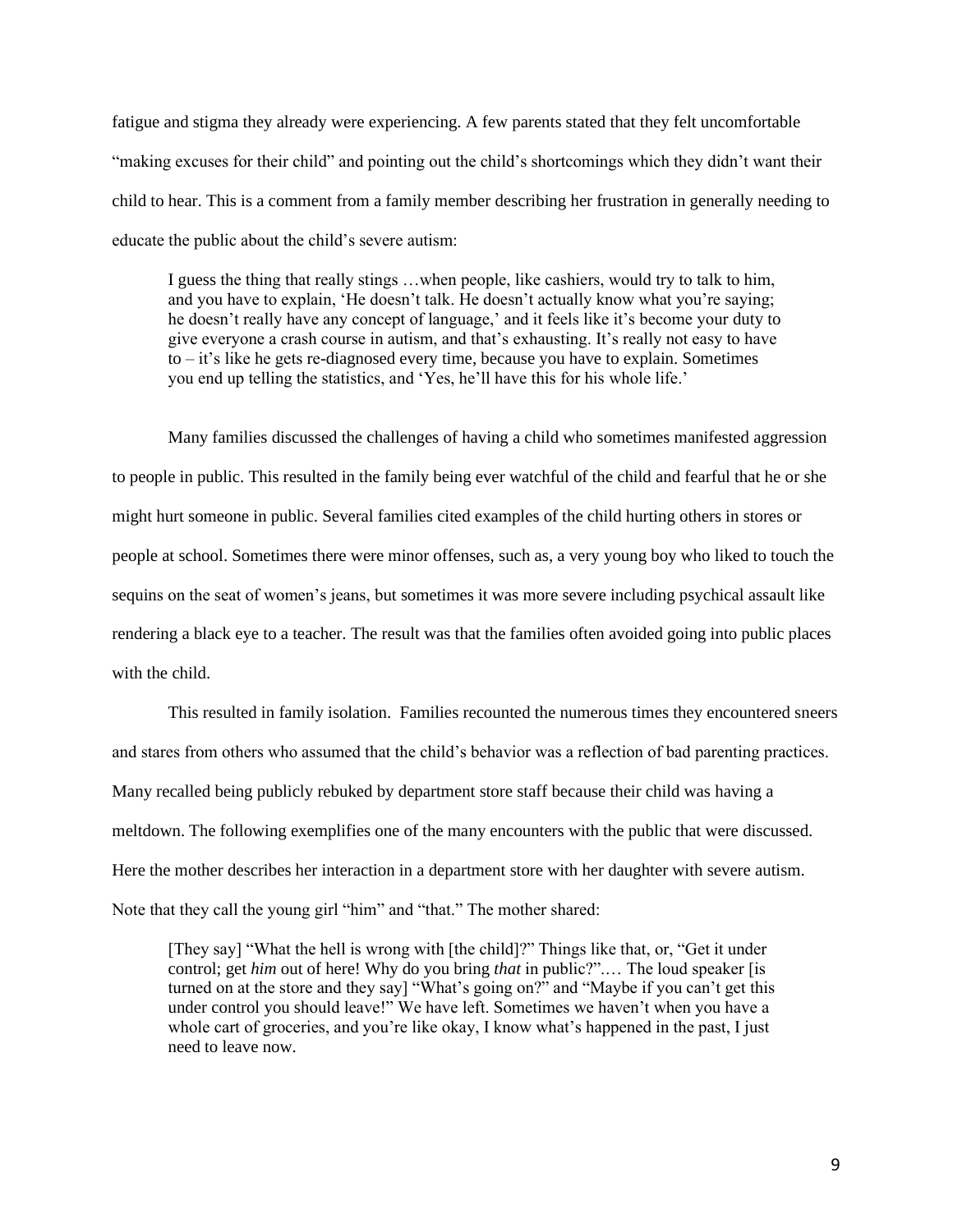Similar experiences were shared by other families. Often families needed to make a choice of explaining that their child indeed had a disability instead of leaving. Some families wanted assistance from others, some wanted to be left to deal with the situation alone. Most said they wished that those in the public would give them positive reinforcement and ask how they could help rather than giving suggestions about how parenting should be done.

Here is another example given from a grandmother about her family's frustration engaging with the public. A grandmother shared her daughter's experience:

She [her daughter] told me a couple of years ago, 'I'm sick and tired of having to explain autism to people in the grocery store who look at you disgusted, as though, "Shame on you for not having control over your child" or "You've got a boy who's 5 foot 6 and trying to crawl into the basket of the grocery cart."' And it's like, you people, you've never had problems? You've never had anybody in your life with a disability? You certainly are harsh on the ones who do!

Besides the few friends that were identified as a help, there was a general feeling of isolation concerning friends as well. Families discussed the simple logistical challenge of meeting with friends because their schedules were so busy, leaving little free time. It was also difficult to bring their children to other peoples' homes because of the child's behaviors and the need to be vigilant about the child's safety in an unfamiliar space. One mother discusses the challenges they face in trying to meet with family friends. She said:

We've tried to go eat with other people for dinner. They invite us for dinner; we don't get a whole lot of repeat come back…. Just having friends over, it's difficult, sometimes. We have to wait until the kids are asleep and then we can invite friends over, but then their kids are tired and so then they can't come over…. Some people do that [have friends over] for double dates and stuff, but we're not doing it to have fun; we're doing it because we can't come over and play cards. We'd love to come over and play cards....

School was another area in the public realm that resulted in feelings of isolation. Though there were several counts of positive experiences at school, specifically the early intervention programs that often led to diagnosis, there was also the overwhelming theme of isolation experienced by the family at school. Families discussed the child often being separated from other neuro-typical children, and there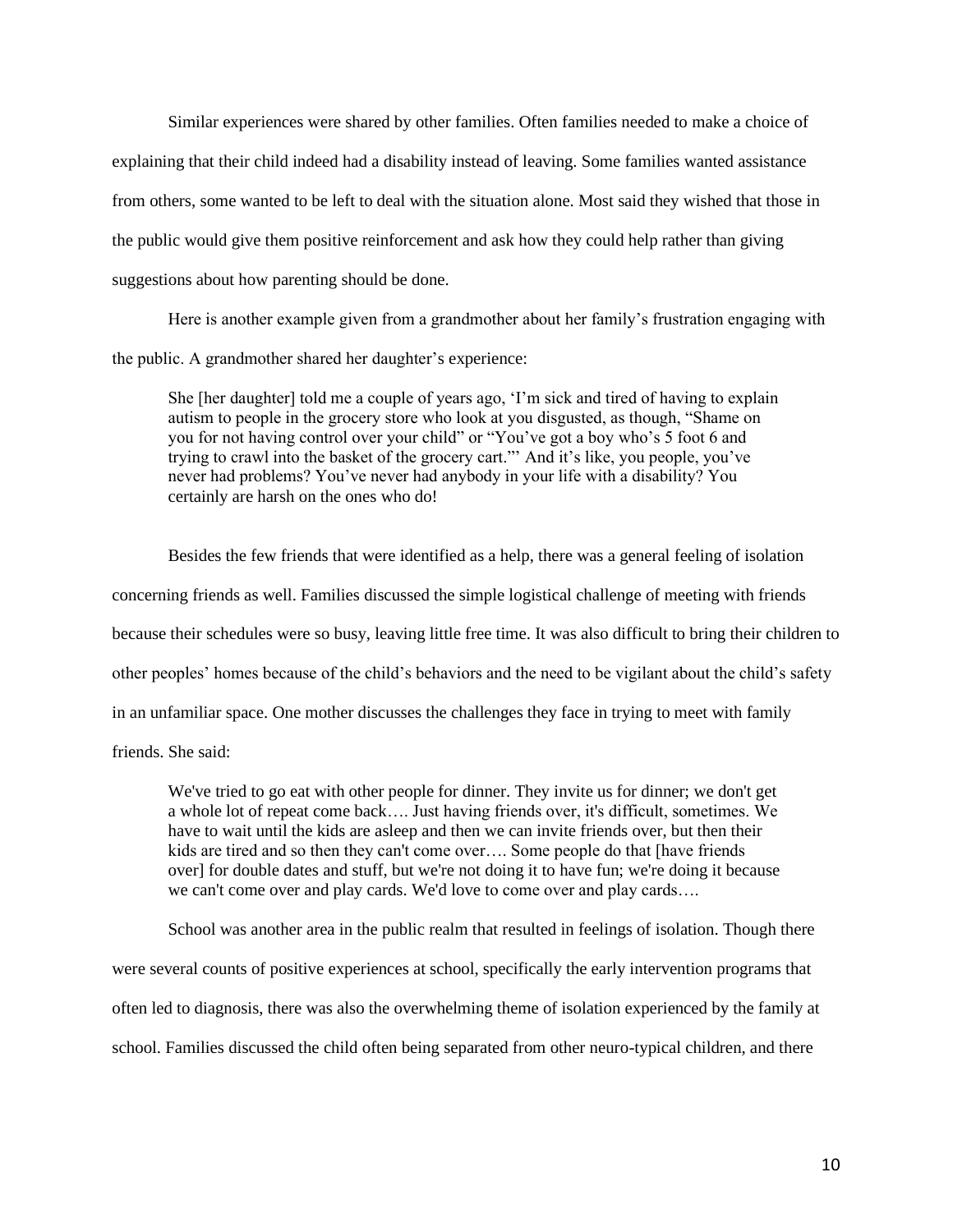were low expectations of their children at school. Lastly, several families described confrontations with school staff that ultimately resulted in the family's expulsion from school.

Several families reported that their child was not included in the classroom like other children. For example, one child did not have an orientation to the school like other students and was not included in special holiday activities like parades. Another father described that his child was taken out of the classroom to wander about the halls because the teacher did not want the child to disrupt classmates. This made the family feel ostracized from the school community in general. As this father astutely pointed out, separating the child with autism from the other school children robbed not only their daughter of the class experience, but it robbed other classmates of the opportunity to learn about disabilities and compassion.

Many of the families described confrontations with school personnel which led to the child being "kicked out" of school. It was unclear why these confrontations occurred, but they appeared to involve the family members advocating for the child in school. A mother described an experience when her child was "kicked out" of her public elementary school. She recounted:

That's when the principal came down that day and told me, and I quote, 'Get the hell out of my school! I'm going to go get [your child].' I said, 'Don't you dare go get [my child], I will get [my child]!' And then we never went back.

Whatever the reason for these confrontations with the school, the families ultimately felt alienated and isolated from the school community, which is typically the hub of a child and family's life.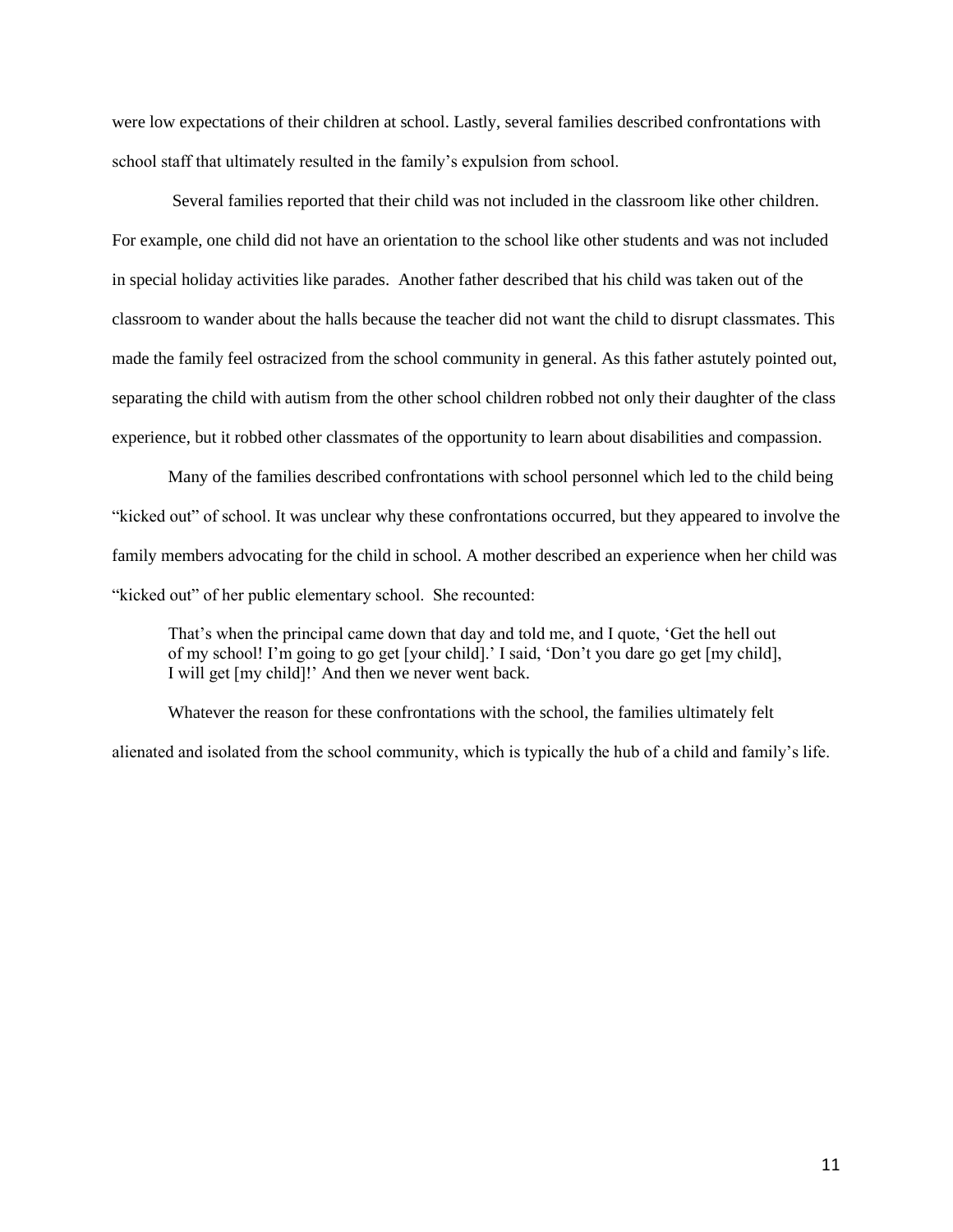#### References Book Chapter

- Gorlin, J.B., (2015). Severe childhood autism: The family lived experience (unpublished doctoral dissertation) University of Minnesota School of Nursing, Minneapolis, MN.
- Gorlin, J. B., Peden McAlpine, C., Garwick, A., Wieling, E. (2016) Severe childhood autism: The family lived experience. *Journal of Pediatric Nursing,* 31*(6),* 580-597. (December 2106)
- Bilgin, H., & Kucuk, L. (2010). Raising an autistic child: Perspectives from Turkish mothers. *Journal of Child and Adolescent Psychiatric Nursing, 23*(2), 92-99. doi: 10.1111/j.1744-6171.2010.00228.x
- Bronfenbrenner. U. (1979). *The ecology of human development: Experiments by nature and design.*  Cambridge Massachusetts: Harvard University Press.
- Brown, R. I., Hong, K., Shearer, J., Wang, M., & Wang, S. (2010). Family quality of life in several countries: Results and discussion of satisfaction in families where there is a child with a disability. In R. Kober (Ed.), *Enhancing the quality of life of people with intellectual disabilities: From theory to practice* (pp. 377-398). Dordrecht, the Netherlands: Springer.
- Bristol, M. (1984). Family resources and successful adaptation to autistic children. In E. Schopler & G.B. Mesibov (Eds.), *The effects of autism on the family* (pp. 289-310). New York, NY: Plenum Press.
- Bultas, M., & Pohlman, S. (2014). Silver linings. *Journal of Pediatric Nursing, 29*(6), 596-605. doi: 10.1016/j.pedn.2014.03.023
- Davis, K., & Gavidia-Payne, S. (2009). The impact of child, family, and professional support characteristics on the quality of life in families of young children with disabilities. *Journal of Intellectual and Developmental Disabilities, 34*(2), 153-162.
- Farrugia, D. (2009). Exploring stigma: Medical knowledge and the stigmatization of parents of children diagnosed with autism spectrum disorder. *Sociology of Health and Illness, 31*(7), 1011-1027. doi: 10.1111/j.1467-9566.2009.01174.x
- Ferrans, C. E. (1996). Development of a conceptual model of quality of life. *Scholarly Inquiry for Nursing Practice, 10*(3), 293-304.
- Gardiner, E., & Iarocci, G. (2015). Family Quality of Life and ASD: The role of child adaptive functioning and behavior problems. *Autism Research, 8*(2), 199-213.
- Hoogsteen, L., & Woodgate, R. (2013). The lived experience of parenting a child with autism in a rural area; Making the invisible, visible. *Pediatric Nursing, 39*(5), 233-237.
- Hook, N., & Paolucci, B. (1970). The family as an ecosystem. *Journal of Home Economics, 62*, 315-318.
- Larson, E. (2010). Ever vigilant: Maternal support of participation in daily life for boys with autism. *Physical and Occupational Therapy in Pediatrics, 30*(1), 16-27. doi; 10.3109/01942630903297227